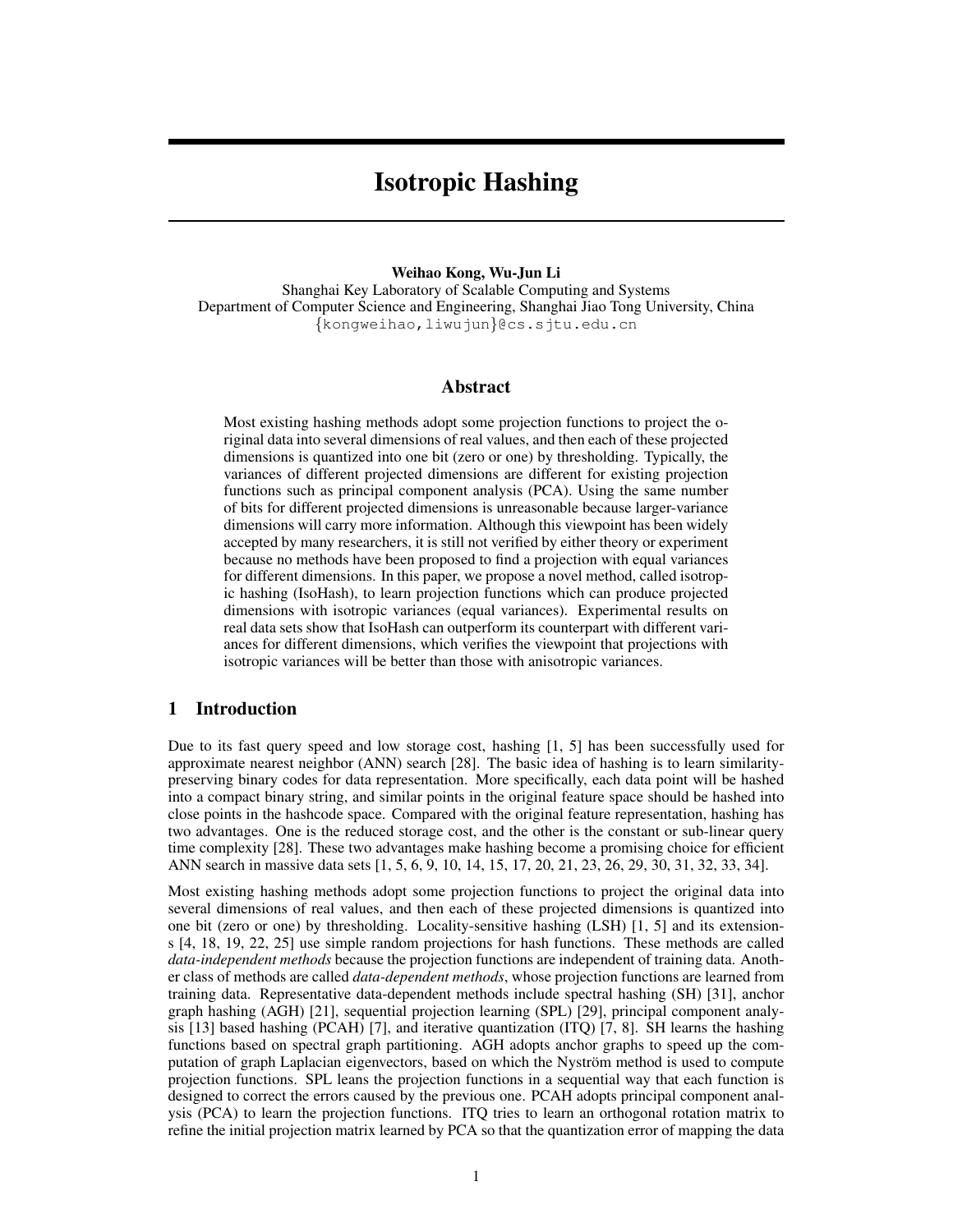to the vertices of binary hypercube is minimized. Compared to the data-dependent methods, the data-independent methods need longer codes to achieve satisfactory performance [7].

For most existing projection functions such as those mentioned above, the variances of different projected dimensions are different. Many researchers [7, 12, 21] have argued that using the same number of bits for different projected dimensions with unequal variances is unreasonable because larger-variance dimensions will carry more information. Some methods [7, 12] use orthogonal transformation to the PCA-projected data with the expectation of balancing the variances of different PCA dimensions, and achieve better performance than the original PCA based hashing. However, to the best of our knowledge, there exist no methods which can guarantee to learn a projection with equal variances for different dimensions. Hence, the viewpoint that using the same number of bits for different projected dimensions is unreasonable has still not been verified by either theory or experiment.

In this paper, a novel hashing method, called isotropic hashing (IsoHash), is proposed to learn a projection function which can produce projected dimensions with isotropic variances (equal variances). To the best of our knowledge, this is the first work which can learn projections with isotropic variances for hashing. Experimental results on real data sets show that IsoHash can outperform its counterpart with anisotropic variances for different dimensions, which verifies the intuitive viewpoint that projections with isotropic variances will be better than those with anisotropic variances. Furthermore, the performance of IsoHash is also comparable, if not superior, to the state-of-the-art methods.

### 2 Isotropic Hashing

#### 2.1 Problem Statement

Assume we are given *n* data points  $\{x_1, x_2, \dots, x_n\}$  with  $x_i \in \mathbb{R}^d$ , which form the columns of the data matrix  $\tilde{X} \in \mathbb{R}^{d \times n}$ . Without loss of generality, in this paper the data are assumed to be zero centered which means  $\sum_{i=1}^{n} x_i = 0$ . The basic idea of hashing is to map each point  $x_i$  into a binary string  $y_i \in \{0,1\}^m$  with m denoting the code size. Furthermore, close points in the original space  $\mathbb{R}^d$  should be hashed into similar binary codes in the code space  $\{0,1\}^m$  to preserve the similarity structure in the original space. In general, we compute the binary code of  $x_i$  as  $\mathbf{y}_i = [h_1(\mathbf{x}_i), h_2(\mathbf{x}_i), \cdots, h_m(\mathbf{x}_i)]^T$  with m binary hash functions  $\{h_k(\cdot)\}_{k=1}^m$ .

Because it is NP hard to directly compute the best binary functions  $h_k(\cdot)$  for a given data set [31], most hashing methods adopt a two-stage strategy to learn  $h_k(\cdot)$ . In the projection stage, m realvalued *projection functions*  $\{f_k(\mathbf{x})\}_{k=1}^m$  are learned and each function can generate one real value. Hence, we have m *projected dimensions* each of which corresponds to one projection function. In the quantization stage, the real-values are quantized into a binary string by thresholding.

Currently, most methods use one bit to quantize each projected dimension. More specifically,  $h_k(\mathbf{x}_i) = sgn(f_k(\mathbf{x}_i))$  where  $sgn(x) = 1$  if  $x \ge 0$  and 0 otherwise. The exceptions of the quantization methods only contain AGH [21], DBQ [14] and MH [15], which use two bits to quantize each dimension. In sum, all of these methods adopt the same number (either one or two) of bits for different projected dimensions. However, the variances of different projected dimensions are unequal, and larger-variance dimensions typically carry more information. Hence, using the same number of bits for different projected dimensions with unequal variances is unreasonable, which has also been argued by many researchers [7, 12, 21]. Unfortunately, there exist no methods which can learn projection functions with equal variances for different dimensions. In the following content of this section, we present a novel model to learn projections with isotropic variances.

#### 2.2 Model Formulation

The idea of our IsoHash method is to learn an *orthogonal matrix* to rotate the PCA projection matrix.

To generate a code of m bits, PCAH performs PCA on X, and then use the top m eigenvectors of the covariance matrix  $XX^T$  as columns of the projection matrix  $W \in \mathbb{R}^{d \times m}$ . Here, top m eigenvectors are those corresponding to the m largest eigenvalues  $\{\lambda_k\}_{k=1}^m$ , generally arranged with the non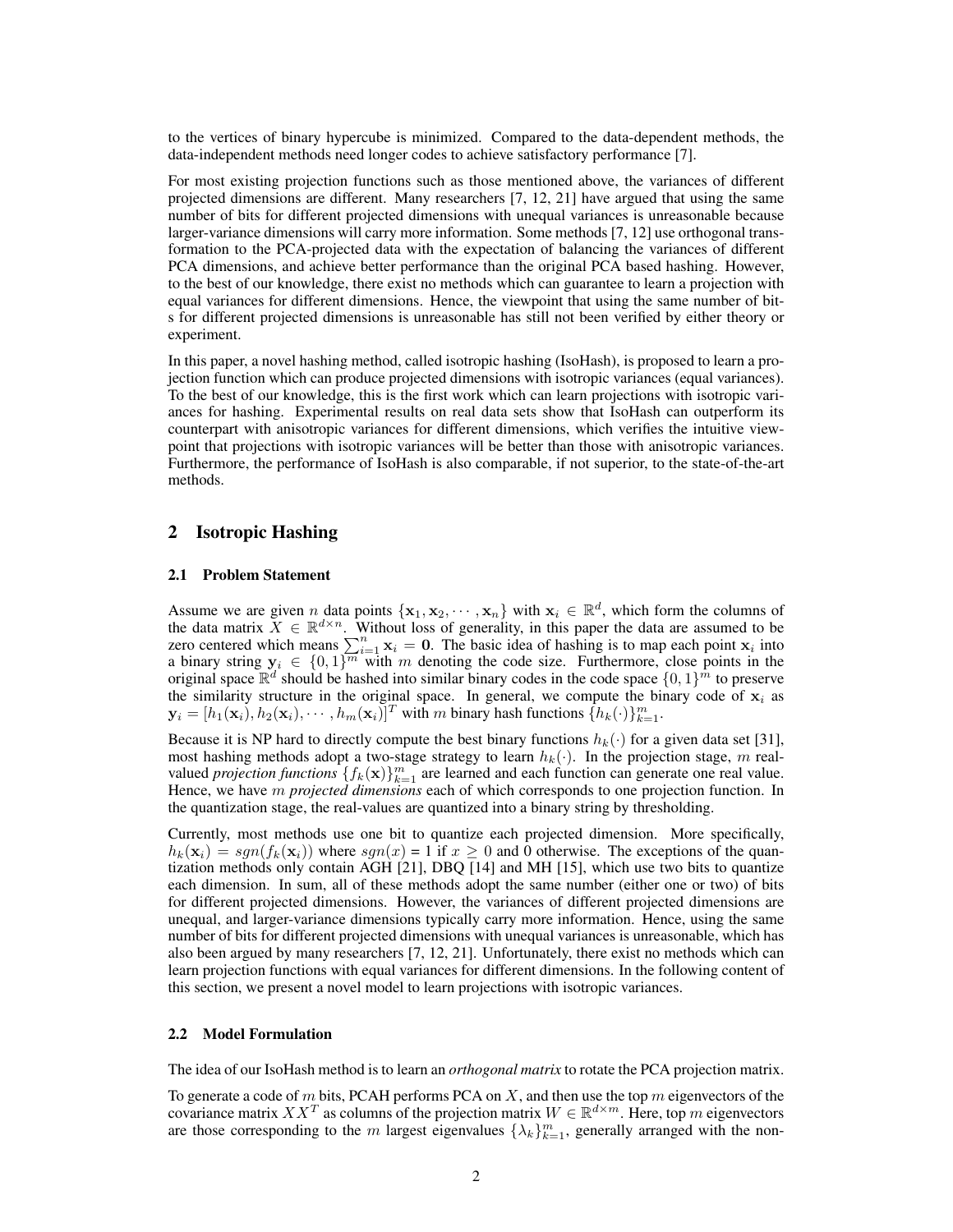increasing order  $\lambda_1 \geq \lambda_2 \geq \cdots \geq \lambda_m$ . Hence, the projection functions of PCAH are defined as follows:  $f_k(\mathbf{x}) = \mathbf{w}_k^T \mathbf{x}$ , where  $\mathbf{w}_k$  is the kth column of  $\tilde{W}$ .

Let  $\lambda = [\lambda_1, \lambda_2, \cdots, \lambda_m]^T$  and  $\Lambda = \text{diag}(\lambda)$ , where  $\text{diag}(\lambda)$  denotes the diagonal matrix whose diagonal entries are formed from the vector  $\lambda$ . It is easy to prove that  $W^T X X^T W = \Lambda$ . Hence, the variance of the values  $\{f_k(\mathbf{x}_i)\}_{i=1}^n$  on the kth projected dimension, which corresponds to the kth row of  $W^T X$ , is  $\lambda_k$ . Obviously, the variances for different PCA dimensions are anisotropic.

To get isotropic projection functions, the idea of our IsoHash method is to learn an orthogonal matrix  $Q \in \mathbb{R}^{m \times m}$  which makes  $Q^T W^T X X^T W Q$  become a matrix with equal diagonal values, i.e.,  $[Q^T W^T X X^T W Q]_{11} = [Q^T W^T X X^T W Q]_{22} = \cdots = [Q^T W^T X X^T W Q]_{mm}$ . Here,  $A_{ii}$ denotes the ith diagonal entry of a square matrix A, and a matrix Q is said to be *orthogonal* if  $Q^T Q = I$  where I is an identity matrix whose dimensionality depends on the context. The effect of the orthogonal matrix  $Q$  is to rotate the coordinate axes while keeping the Euclidean distances between any two points unchanged. It is easy to prove that the new projection functions of IsoHash are  $f_k(\mathbf{x}) = (WQ)_k^T \mathbf{x}$  which have the same (isotropic) variance. Here  $(WQ)_k$  denotes the kth column of  $WQ$ .

If we use  $tr(A)$  to denote the trace of a symmetric matrix A, we have the following Lemma 1. **Lemma 1.** *If*  $Q^T Q = I$ ,  $tr(Q^T A Q) = tr(A)$ .

Based on Lemma 1, we have  $tr(Q^T W^T X X^T W Q) = tr(W^T X X^T W) = tr(\Lambda) = \sum_{i=1}^m \lambda_i$  if  $Q^T Q = I$ . Hence, to make  $Q^T W^T X X^T W Q$  become a matrix with equal diagonal values, we should set this diagonal value  $a = \frac{\sum_{i=1}^{m} \lambda_i}{m}$ .

Let

$$
\mathbf{a} = [a_1, a_2, \cdots, a_m] \text{ with } a_i = a = \frac{\sum_{i=1}^m \lambda_i}{m},
$$
 (1)

and

$$
\mathcal{T}(\mathbf{z}) = \{ T \in \mathbb{R}^{m \times m} | \text{diag}(T) = \text{diag}(\mathbf{z}) \},
$$

where z is a vector of length m,  $diag(T)$  is overloaded to denote a diagonal matrix with the same diagonal entries of matrix T.

Based on our motivation of IsoHash, we can define the problem of IsoHash as follows:

**Problem 1.** *The problem of IsoHash is to find an orthogonal matrix Q making*  $Q^T W^T X X^T W Q \in$  $\mathcal{T}(\mathbf{a})$ , where **a** is defined in (1).

Then, we have the following Theorem 1:

**Theorem 1.** Assume  $Q^T Q = I$  and  $T \in \mathcal{T}(\mathbf{a})$ . If  $Q^T \Lambda Q = T$ , Q will be a solution to the problem *of IsoHash.*

*Proof.* Because  $W^T X X^T W = \Lambda$ , we have  $Q^T \Lambda Q = Q^T [W^T X X^T W] Q$ . It is obvious that Q will be a solution to the problem of IsoHash.

As in [2], we define

$$
\mathcal{M}(\Lambda) = \{ Q^T \Lambda Q | Q \in \mathcal{O}(m) \},\tag{2}
$$

where  $\mathcal{O}(m)$  is the set of all orthogonal matrices in  $\mathbb{R}^{m \times m}$ , i.e.,  $Q^T Q = \mathbf{I}$ .

According to Theorem 1, the problem of IsoHash is equivalent to finding an orthogonal matrix  $Q$ for the following equation [2]:

$$
||T - Z||_F = 0,
$$
\n(3)

where  $T \in \mathcal{T}(\mathbf{a}), Z \in \mathcal{M}(\Lambda), ||\cdot||_F$  denotes the Frobenius norm. Please note that for ease of understanding, we use the same notations as those in [2].

In the following content, we will use the Schur-Horn lemma [11] to prove that we can always find a solution to problem (3).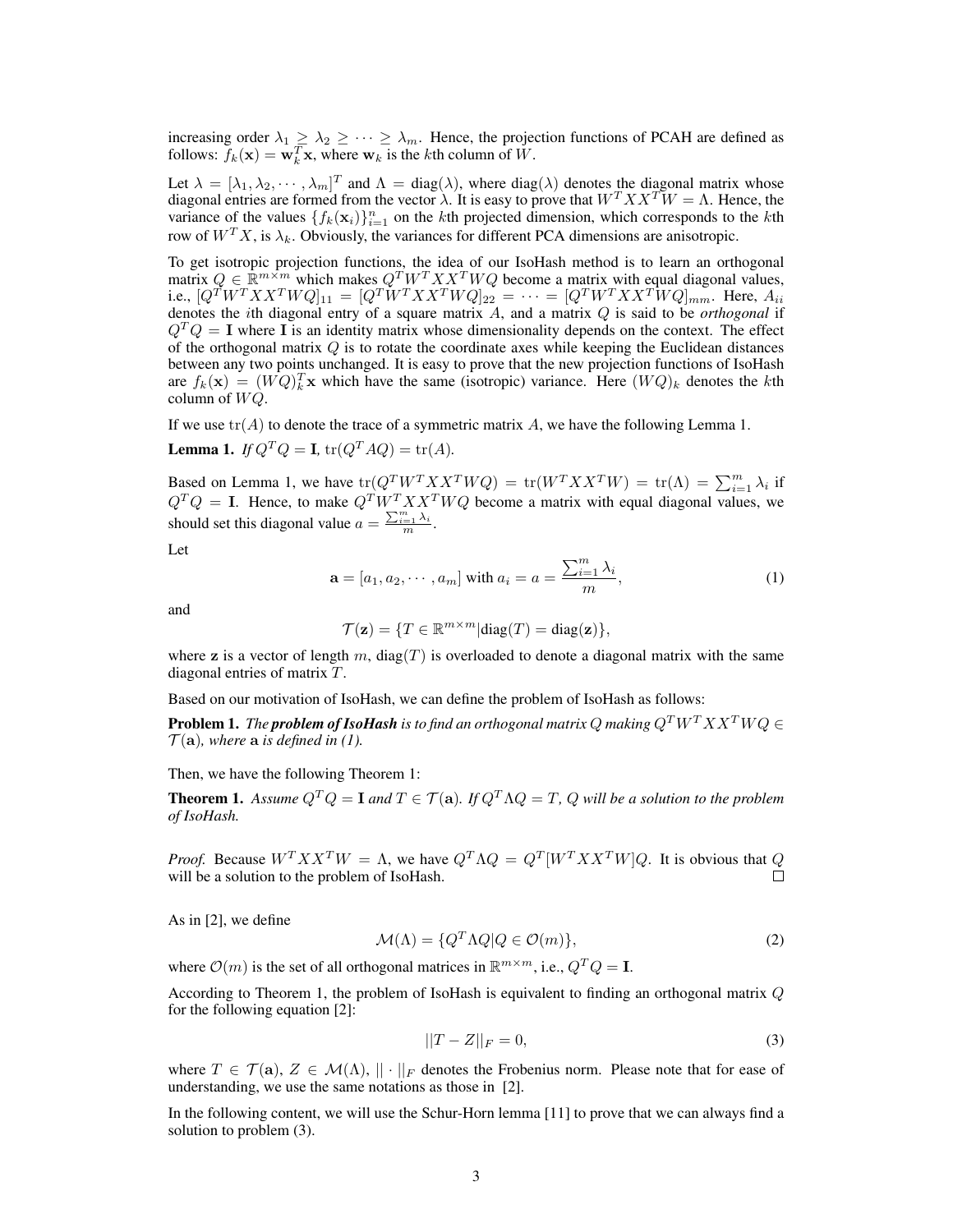**Lemma 2.** *[Schur-Horn Lemma] Let*  $\mathbf{c} = \{c_i\} \in \mathbb{R}^m$  and  $\mathbf{b} = \{b_i\} \in \mathbb{R}^m$  be real vectors in non-increasing order respectively <sup>1</sup>, i.e.,  $c_1 \geq c_2 \geq \cdots \geq c_m$ ,  $b_1 \geq b_2 \geq \cdots \geq b_m$ . There exists a *Hermitian matrix* H *with eigenvalues* c *and diagonal values* b *if and only if*

$$
\sum_{i=1}^{k} b_i \le \sum_{i=1}^{k} c_i, \text{ for any } k = 1, 2, ..., m,
$$
  

$$
\sum_{i=1}^{m} b_i = \sum_{i=1}^{m} c_i.
$$

*Proof.* Please refer to Horn's article [11].

 $\Box$ 

Base on Lemma 2, we have the following Theorem 2.

Theorem 2. *There exists a solution to the IsoHash problem in (3). And this solution is in the intersection of*  $\mathcal{T}(\mathbf{a})$  *and*  $\mathcal{M}(\Lambda)$ *.* 

*Proof.* Because  $\lambda_1 \geq \lambda_2 \geq \cdots \geq \lambda_m$  and  $a_1 = a_2 = \cdots = a_m = \frac{\sum_{i=1}^m \lambda_i}{m}$ , it is easy to prove that  $\frac{\sum_{i=1}^k \lambda_i}{k} \ge \frac{\sum_{i=1}^m \lambda_i}{m}$  for any k. Hence,  $\sum_{i=1}^k \lambda_i = k \times \frac{\sum_{i=1}^k \lambda_i}{k} \ge k \times \frac{\sum_{i=1}^m \lambda_i}{m}$  $\sum_{i=1}^k a_i$ . Furthermore, we can prove that  $\sum_{i=1}^m \lambda_i = \sum_{i=1}^m a_i$ . According to Lemma 2, there exists a Hermitian matrix H with eigenvalues  $\lambda$  and diagonal values a. Moreover, we can prove that H is in the intersection of  $\mathcal{T}(\mathbf{a})$  and  $\mathcal{M}(\Lambda)$ , i.e.,  $H \in \mathcal{T}(\mathbf{a})$  and  $H \in \mathcal{M}(\Lambda)$ . П

According to Theorem 2, to find a  $Q$  solving the problem in (3) is equivalent to finding the intersection point of  $\mathcal{T}(\mathbf{a})$  and  $\mathcal{M}(\Lambda)$ , which is just an inverse eigenvalue problem called SHIEP in [2].

#### 2.3 Learning

The problem in (3) can be reformulated as the following optimization problem:

$$
\underset{Q:T \in \mathcal{T}(\mathbf{a}), Z \in \mathcal{M}(\Lambda)}{\operatorname{argmin}} ||T - Z||_F. \tag{4}
$$

As in [2], we propose two algorithms to learn Q: one is called *lift and projection (LP)*, and the other is called *gradient flow (GF)*. For ease of understanding, we use the same notations as those in [2], and some proofs of theorems are omitted. The readers can refer to [2] for the details.

#### 2.3.1 Lift and Projection

The main idea of lift and projection (LP) algorithm is to alternate between the following two steps:

• Lift step:

Given a  $T^{(k)} \in \mathcal{T}(\mathbf{a})$ , we find the point  $Z^{(k)} \in \mathcal{M}(\Lambda)$  such that  $||T^{(k)} - Z^{(k)}||_F =$  $dist(T^{(k)}, \mathcal{M}(\Lambda))$ , where  $dist(T^{(k)}, \mathcal{M}(\Lambda))$  denotes the minimum distance between  $T^{(k)}$ and the points in  $\mathcal{M}(\Lambda)$ .

• Projection step:

Given a  $Z^{(k)}$ , we find  $T^{(k+1)} \in \mathcal{T}(\mathbf{a})$  such that  $||T^{(k+1)} - Z^{(k)}||_F = dist(\mathcal{T}(\mathbf{a}), Z^{(k)}),$ where  $dist(\mathcal{T}(\mathbf{a}), Z^{(k)})$  denotes the minimum distance between  $Z^{(k)}$  and the points in  $\mathcal{T}(\mathbf{a}).$ 

<sup>&</sup>lt;sup>1</sup>Please note in [2], the values are in increasing order. It is easy to prove that our presentation of Schur-Horn lemma is equivalent to that in [2]. The non-increasing order is chosen here just because it will facilitate our following presentation due to the non-increasing order of the eigenvalues in  $\Lambda$ .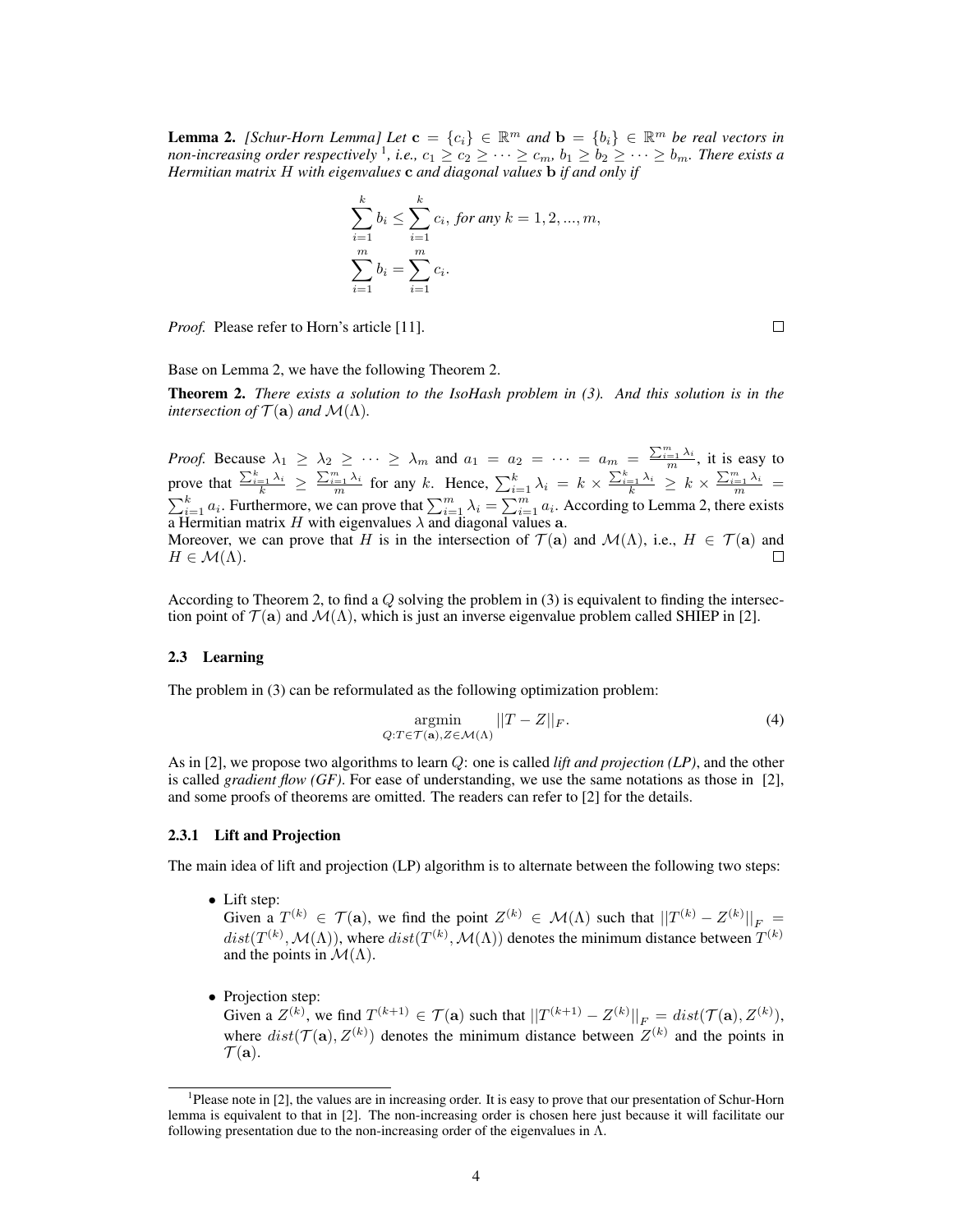We call  $Z^{(k)}$  a lift of  $T^{(k)}$  onto  $\mathcal{M}(\Lambda)$  and  $T^{(k+1)}$  a projection of  $Z^{(k)}$  onto  $\mathcal{T}(\mathbf{a})$ . The projection operation is easy to complete. Suppose  $Z^{(k)} = [z_{ij}]$ , then  $T^{(k+1)} = [t_{ij}]$  must be given by

$$
t_{ij} = \begin{cases} z_{ij}, \text{if } i \neq j \\ a_i, \text{if } i = j \end{cases}
$$
 (5)

For the lift operation, we have the following Theorem 3.

**Theorem 3.** Suppose  $T = Q^T D Q$  is an eigen-decomposition of T where  $D = diag(d)$  with  $\mathbf{d} = [d_1, d_2, ..., \hat{d}_m]^T$  being T's eigenvalues which are ordered as  $d_1 \geq d_2 \geq \cdots \geq d_m$ . Then the *nearest neighbor of* T *in* M(Λ) *is given by*

$$
Z = Q^T \Lambda Q. \tag{6}
$$

 $\Box$ 

*Proof.* See Theorem 4.1 in [3].

Since in each step we minimize the distance between  $T$  and  $Z$ , we have

$$
||T^{(k)} - Z^{(k)}||_F \ge ||T^{(k+1)} - Z^{(k)}||_F \ge ||T^{(k+1)} - Z^{(k+1)}||_F.
$$

It is easy to see that  $(T^{(k)}, Z^{(k)})$  will converge to a stationary point. The whole IsoHash algorithm based on LP, abbreviated as IsoHash-LP, is briefly summarized in Algorithm 1.

#### Algorithm 1 Lift and projection based IsoHash (IsoHash-LP)

Input:  $X \in \mathbb{R}^{d \times n}$ ,  $m \in \mathbb{N}^+, t \in \mathbb{N}^+$ •  $[\Lambda, W] = PCA(X, m)$ , as stated in Section 2.2. • Generate a random orthogonal matrix  $Q_0 \in \mathbb{R}^{m \times m}$ . •  $Z^{(0)} \leftarrow Q_0^T \Lambda Q_0.$ • for  $k = 1 \rightarrow t$  do Calculate  $T^{(k)}$  from  $Z^{(k-1)}$  by equation (5). Perform eigen-decomposition of  $T^{(k)}$  to get  $Q_k^T D Q_k = T^{(k)}$ . Calculate  $Z^{(k)}$  from  $Q_k$  and  $\Lambda$  by equation (6). • end for •  $Y = sgn(Q_t^T W^T X).$ Output: Y

Because  $\mathcal{M}(\Lambda)$  is not a convex set, the stationary point we find is not necessarily inside the intersection of  $\mathcal{T}(\mathbf{a})$  and  $\mathcal{M}(\Lambda)$ . For example, if we set  $Z^{(0)} = \Lambda$ , the lift and projection learning algorithm would get no progress because the  $Z$  and  $T$  are already in a stationary point. To solve this problem of degenerate solutions, we initiate Z as a transformed  $\Lambda$  with some random orthogonal matrix  $Q_0$ , which is illustrated in Algorithm 1.

#### 2.3.2 Gradient Flow

Another learning algorithm is a continuous one based on the construction of a gradient flow (GF) on the surface  $\mathcal{M}(\Lambda)$  that moves towards the desired intersection point. Because there always exists a solution for the problem in (3) according to Theorem 2, the objective function in (4) can be reformulated as follows [2]:

$$
\min_{Q \in \mathcal{O}(m)} F(Q) = \frac{1}{2} || \text{diag}(Q^T \Lambda Q) - \text{diag}(\mathbf{a}) ||_F^2. \tag{7}
$$

The details about how to optimize (7) can be found in [2]. We just show some key steps of the learning algorithm in the following content.

The gradient  $\nabla F$  at Q can be calculated as

$$
\nabla F(Q) = 2\Lambda \beta(Q),\tag{8}
$$

where  $\beta(Q) = \text{diag}(Q^T \Lambda Q) - \text{diag}(\mathbf{a})$ . Once we have computed the gradient of F, it can be projected onto the manifold  $\mathcal{O}(m)$  according to the following Theorem 4.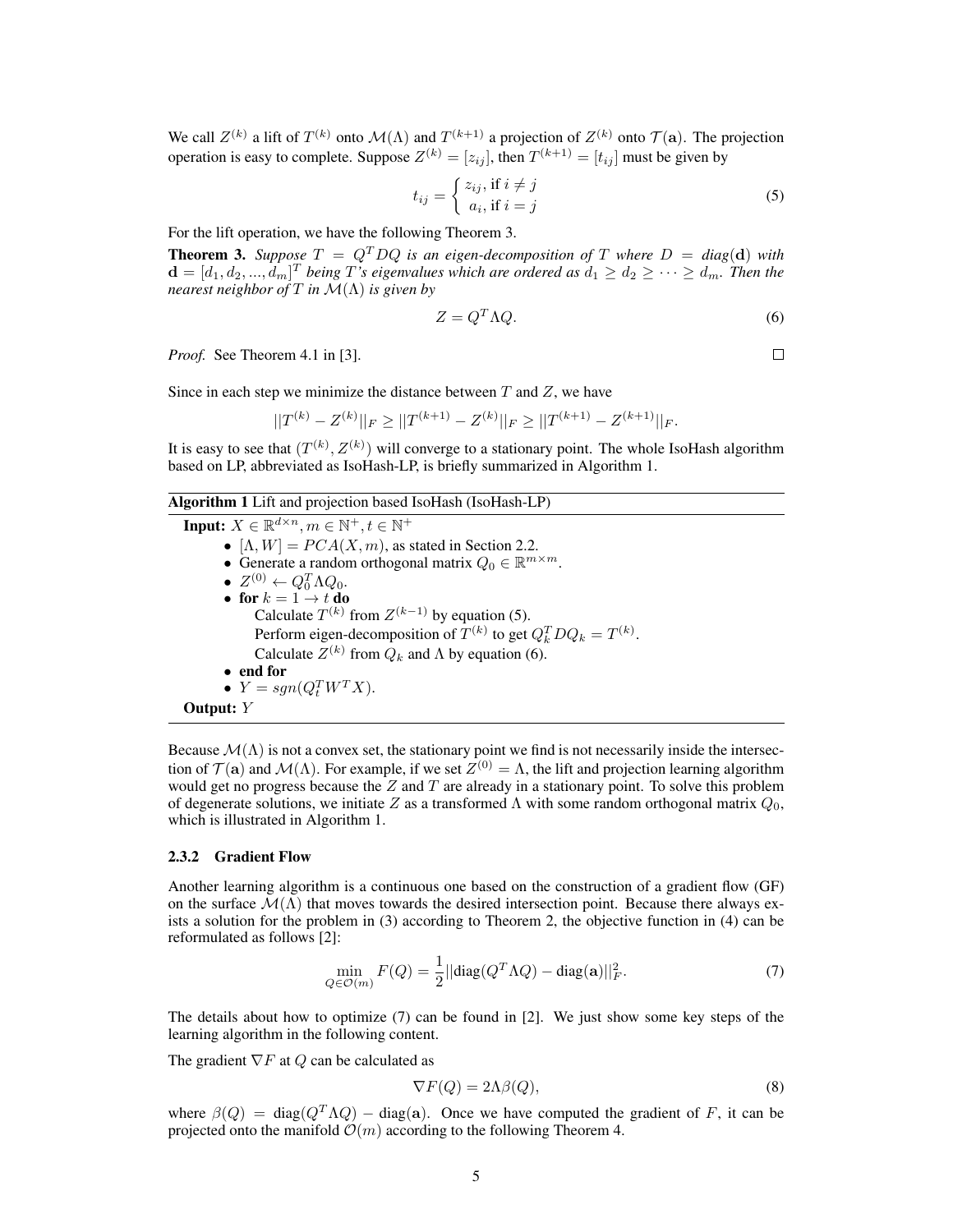**Theorem 4.** *The projection of*  $\nabla F(Q)$  *onto*  $\mathcal{O}(m)$  *is given by* 

$$
g(Q) = Q[Q^T \Lambda Q, \beta(Q)] \tag{9}
$$

*where*  $[A, B] = AB - BA$  *is the Lie bracket.* 

*Proof.* See the formulas (20), (21) and (22) in [3].

The vector field  $\dot{Q} = -g(Q)$  defines a steepest descent flow on the manifold  $\mathcal{O}(m)$  for function  $F(Q)$ . Letting  $Z = Q^T \Lambda Q$  and  $\alpha(Z) = \beta(Q)$ , we get

$$
\dot{Z} = [Z, [\alpha(Z), Z]], \qquad (10)
$$

where  $\dot{Z}$  is an isospectral flow that moves to reduce the objective function  $F(Q)$ .

As stated by Theorems 3.3 and 3.4 in [2], a stable equilibrium point of (10) must be combined with  $\beta(Q) = 0$ , which means that  $F(Q)$  has decreased to zero. Hence, the gradient flow method can always find an intersection point as the solution. The whole IsoHash algorithm based on GF, abbreviated as IsoHash-GF, is briefly summarized in Algorithm 2.

## Algorithm 2 Gradient flow based IsoHash (IsoHash-GF)

Input:  $X \in \mathbb{R}^{d \times n}$ ,  $m \in \mathbb{N}^+$ •  $[\Lambda, W] = PCA(X, m)$ , as stated in Section 2.2. • Generate a random orthogonal matrix  $Q_0 \in \mathbb{R}^{m \times m}$ . •  $Z^{(0)} \leftarrow Q_0^T \Lambda Q_0.$ • Start integration from  $Z = Z^{(0)}$  with gradient computed from equation (10). • Stop integration when reaching a stable equilibrium point. • Perform eigen-decomposition of Z to get  $Q^T \Lambda Q = Z$ . •  $Y = sgn(Q^T W^T X)$ . Output: Y

We now discuss some implementation details of IsoHash-GF. Since all diagonal matrices in  $\mathcal{M}(\Lambda)$ result in  $\ddot{Z} = 0$ , one should not use  $\Lambda$  as the starting point. In our implementation, we use the same method as that in IsoHash-LP to avoid this degenerate case, i.e., a random orthogonal transformation matrix  $Q_0$  is use to rotate  $\Lambda$ . To integrate Z with gradient in (10), we use Adams-Bashforth-Moulton PECE solver in [27] where the parameter RelTol is set to  $10^{-3}$ . The relative error of the algorithm is computed by comparing the diagonal entries of  $Z$  to the target diag(a). The whole integration process will be terminated when their relative error is below  $10^{-7}$ .

#### 2.4 Complexity Analysis

The learning of our IsoHash method contains two phases: the first phase is PCA and the second phase is LP or GF. The time complexity of PCA is  $O(\min(n^2d, nd^2))$ . The time complexity of LP after PCA is  $O(m^3t)$ , and that of GF after PCA is  $O(m^3)$ . In our experiments, t is set to 100 because good performance can be achieved at this setting. Because  $m$  is typically set to be a very small number like 64 or 128, the main time complexity of IsoHash is from the PCA phase. In general, the training of IsoHash-GF will be faster than IsoHash-LP in our experiments.

One promising property of both LP and GF is that the time complexity after PCA is independent of the number of training data, which makes them scalable to large-scale data sets.

# 3 Relation to Existing Works

The most related method of IsoHash is ITQ [7], because both ITQ and IsoHash have to learn an orthogonal matrix. However, IsoHash is different from ITQ in many aspects: firstly, the goal of IsoHash is to learn a projection with isotropic variances, but the results of ITQ cannot necessarily guarantee isotropic variances; secondly, IsoHash directly learns the orthogonal matrix from the eigenvalues and eigenvectors of PCA, but ITQ first quantizes the PCA results to get some binary

 $\Box$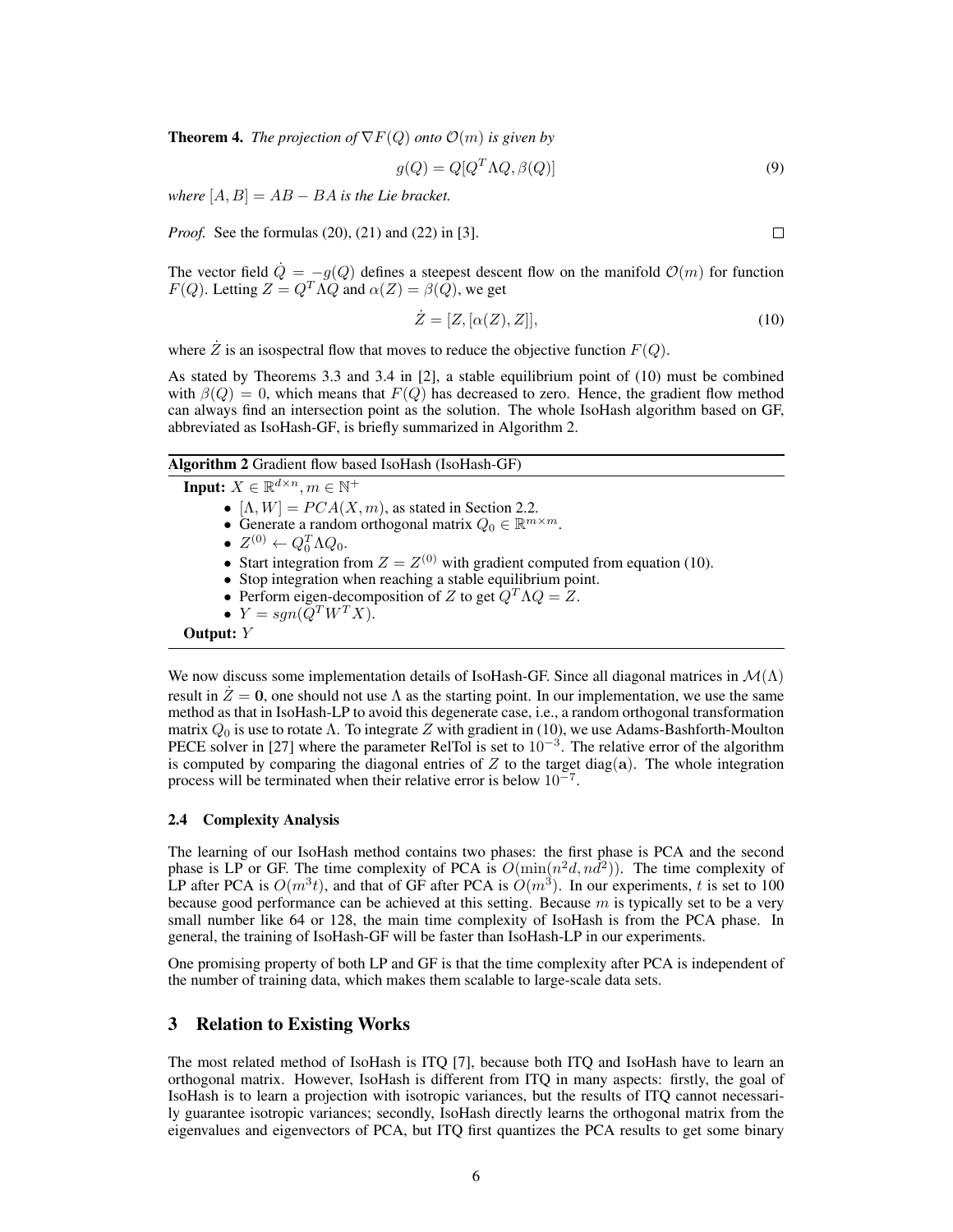codes, and then learns the orthogonal matrix based on the resulting binary codes; thirdly, IsoHash has an explicit objective function to optimize, but ITQ uses a two-step heuristic strategy whose goal cannot be formulated by a single objective function; fourthly, to learn the orthogonal matrix, IsoHash uses Lift and Projection or Gradient Flow, but ITQ uses Procruster method which is much slower than IsoHash. From the experimental results which will be presented in the next section, we can find that IsoHash can achieve accuracy comparable to ITQ with much faster training speed.

# 4 Experiment

# 4.1 Data Sets

We evaluate our methods on two widely used data sets, CIFAR [16] and LabelMe [28].

The first data set is *CIFAR-10* [16] which consists of 60,000 images. These images are manually labeled into 10 classes, which are *airplane*, *automobile*, *bird*, *cat*, *deer*, *dog*, *frog*, *horse*, *ship*, and *truck*. The size of each image is  $32 \times 32$  pixels. We represent them with 256-dimensional gray-scale GIST descriptors [24].

The second data set is *22K LabelMe* used in [23, 28] which contains 22,019 images sampled from the large LabelMe data set. As in [28], The images are scaled to  $32 \times 32$  pixels, and then represented by 512-dimensional GIST descriptors [24].

# 4.2 Evaluation Protocols and Baselines

As the protocols widely used in recent papers [7, 23, 25, 31], Euclidean neighbors in the original space are considered as ground truth. More specifically, a threshold of the average distance to the 50th nearest neighbor is used to define whether a point is a true positive or not. Based on the Euclidean ground truth, we compute the precision-recall curve and mean average precision (mAP) [7, 21]. For all experiments, we randomly select 1000 points as queries, and leave the rest as training set to learn the hash functions. All the experimental results are averaged over 10 random training/test partitions.

Although a lot of hashing methods have been proposed, some of them are either supervised [23] or semi-supervised [29]. Our IsoHash method is essentially an *unsupervised* one. Hence, for fair comparison, we select the most representative unsupervised methods for evaluation, which contain PCAH [7], ITQ [7], SH [31], LSH [1], and SIKH [25]. Among these methods, PCAH, ITQ and SH are data-dependent methods, while SIKH and LSH are data-independent methods.

All experiments are conducted on our workstation with Intel(R) Xeon(R) CPU X7560@2.27GHz and 64G memory.

# 4.3 Accuracy

Table 1 shows the Hamming ranking performance measured by mAP on LabelMe and CIFAR. It is clear that our IsoHash methods, including both IsoHash-GF and IsoHash-LP, achieve far better performance than PCAH. The main difference between IsoHash and PCAH is that the PCAH dimensions have anisotropic variances while IsoHash dimensions have isotropic variances. Hence, the intuitive viewpoint that using the same number of bits for different projected dimensions with anisotropic variances is unreasonable has been successfully verified by our experiments. Furthermore, the performance of IsoHash is also comparable, if not superior, to the state-of-the-art methods, such as ITQ.

Figure 1 illustrates the precision-recall curves on LabelMe data set with different code sizes. The relative performance in the precision-recall curves on CIFAR is similar to that on LabelMe. We omit the results on CIFAR due to space limitation. Once again, we can find that our IsoHash methods can achieve performance which is far better than PCAH and comparable to the state-of-the-art.

### 4.4 Computational Cost

Table 2 shows the training time on CIFAR. We can see that our IsoHash methods are much faster than ITQ. The time complexity of ITQ also contains two parts: the first part is PCA which is the same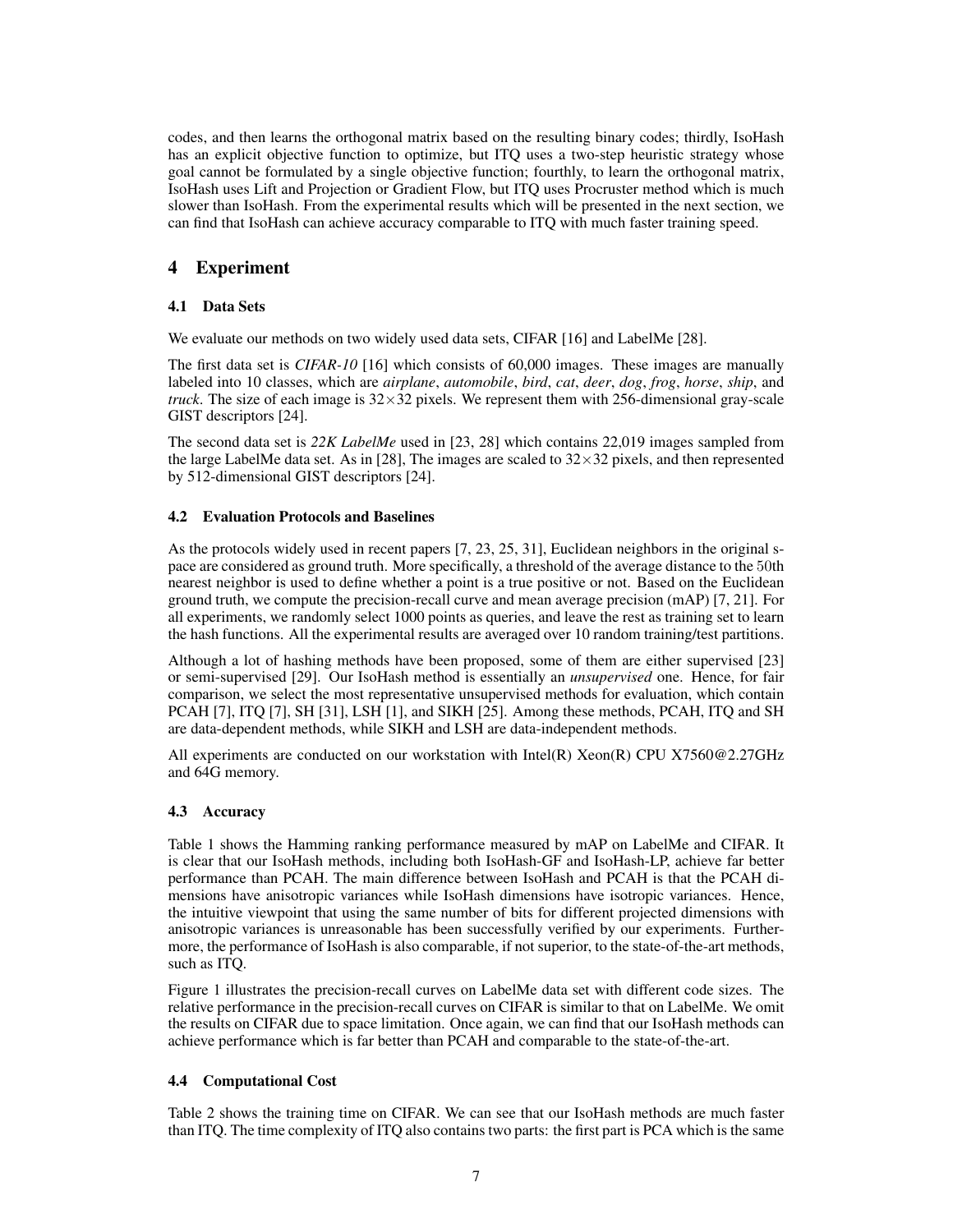| Tuoto 1, mi n-on-puovinto unu on rin uutu sots. |         |        |        |        |        |              |        |        |        |        |  |  |
|-------------------------------------------------|---------|--------|--------|--------|--------|--------------|--------|--------|--------|--------|--|--|
| Method                                          | LabelMe |        |        |        |        | <b>CIFAR</b> |        |        |        |        |  |  |
| # bits                                          | 32      | 64     | 96     | 128    | 256    | 32           | 64     | 96     | 128    | 256    |  |  |
| IsoHash-GF                                      | 0.2580  | 0.3269 | 0.3528 | 0.3662 | 0.3889 | 0.2249       | 0.2969 | 0.3256 | 0.3357 | 0.3600 |  |  |
| IsoHash-LP                                      | 0.2534  | 0.3223 | 0.3577 | 0.3826 | 0.4274 | 0.1907       | 0.2624 | 0.3027 | 0.3223 | 0.3651 |  |  |
| <b>PCAH</b>                                     | 0.0516  | 0.0401 | 0.0341 | 0.0307 | 0.0232 | 0.0319       | 0.0274 | 0.0241 | 0.0216 | 0.0168 |  |  |
| <b>ITO</b>                                      | 0.2786  | 0.3328 | 0.3504 | 0.3615 | 0.3728 | 0.2490       | 0.3051 | 0.3238 | 0.3319 | 0.3436 |  |  |
| SH                                              | 0.0826  | 0.1034 | 0.1447 | 0.1653 | 0.2080 | 0.0510       | 0.0589 | 0.0802 | 0.1121 | 0.1535 |  |  |
| <b>SIKH</b>                                     | 0.0590  | 0.1482 | 0.2074 | 0.2526 | 0.4488 | 0.0353       | 0.0902 | 0.1245 | 0.1909 | 0.3614 |  |  |
| <b>LSH</b>                                      | 0.1549  | 0.2574 | 0.3147 | 0.3375 | 0.4034 | 0.1052       | 0.1907 | 0.2396 | 0.2776 | 0.3432 |  |  |

Table 1: mAP on LabelMe and CIFAR data sets.



Figure 1: Precision-recall curves on LabelMe data set.

as that in IsoHash, and the second part is an iteration algorithm to rotate the original PCA matrix with time complexity  $O(nm^2)$ , where n is the number of training points and m is the number of bits in the binary code. Hence, as the number of training data increases, the second-part time complexity of ITQ will increase linearly to the number of training points. But the time complexity of IsoHash after PCA is independent of the number of training points. Hence, IsoHash will be much faster than ITQ, particularly in the case with a large number of training points. This is clearly shown in Figure 2 which illustrates the training time when the numbers of training data are changed.

| # bits      | 32   | 64   | 96   | 128   | 256   |
|-------------|------|------|------|-------|-------|
| IsoHash-GF  | 2.48 | 2.45 | 2.70 | 3.00  | 5.55  |
| IsoHash-LP  | 2.14 | 2.43 | 2.94 | 3.47  | 8.83  |
| <b>PCAH</b> | 1.84 | 2.14 | 2.23 | 2.36  | 2.92  |
| <b>ITO</b>  | 4.35 | 6.33 | 9.73 | 12.40 | 29.25 |
| <b>SH</b>   | 1.60 | 3.41 | 8.37 | 13.66 | 49.44 |
| <b>SIKH</b> | 1.30 | 1.44 | 1.57 | 1.55  | 2.20  |
| LSH.        | 0.05 | 0.08 | 0.11 | 0.19  | 0.31  |

Table 2: Training time (in second) on CIFAR.



Figure 2: Training time on CIFAR .

# 5 Conclusion

Although many researchers have intuitively argued that using the same number of bits for different projected dimensions with anisotropic variances is unreasonable, this viewpoint has still not been verified by either theory or experiment because no methods have been proposed to find projection functions with isotropic variances for different dimensions. The proposed IsoHash method in this paper is the first work to learn projection functions which can produce projected dimensions with isotropic variances (equal variances). Experimental results on real data sets have successfully verified the viewpoint that projections with isotropic variances will be better than those with anisotropic variances. Furthermore, IsoHash can achieve accuracy comparable to the state-of-the-art methods with faster training speed.

# 6 Acknowledgments

This work is supported by the NSFC (No. 61100125), the 863 Program of China (No. 2011AA01A202, No. 2012AA011003), and the Program for Changjiang Scholars and Innovative Research Team in University of China (IRT1158, PCSIRT).